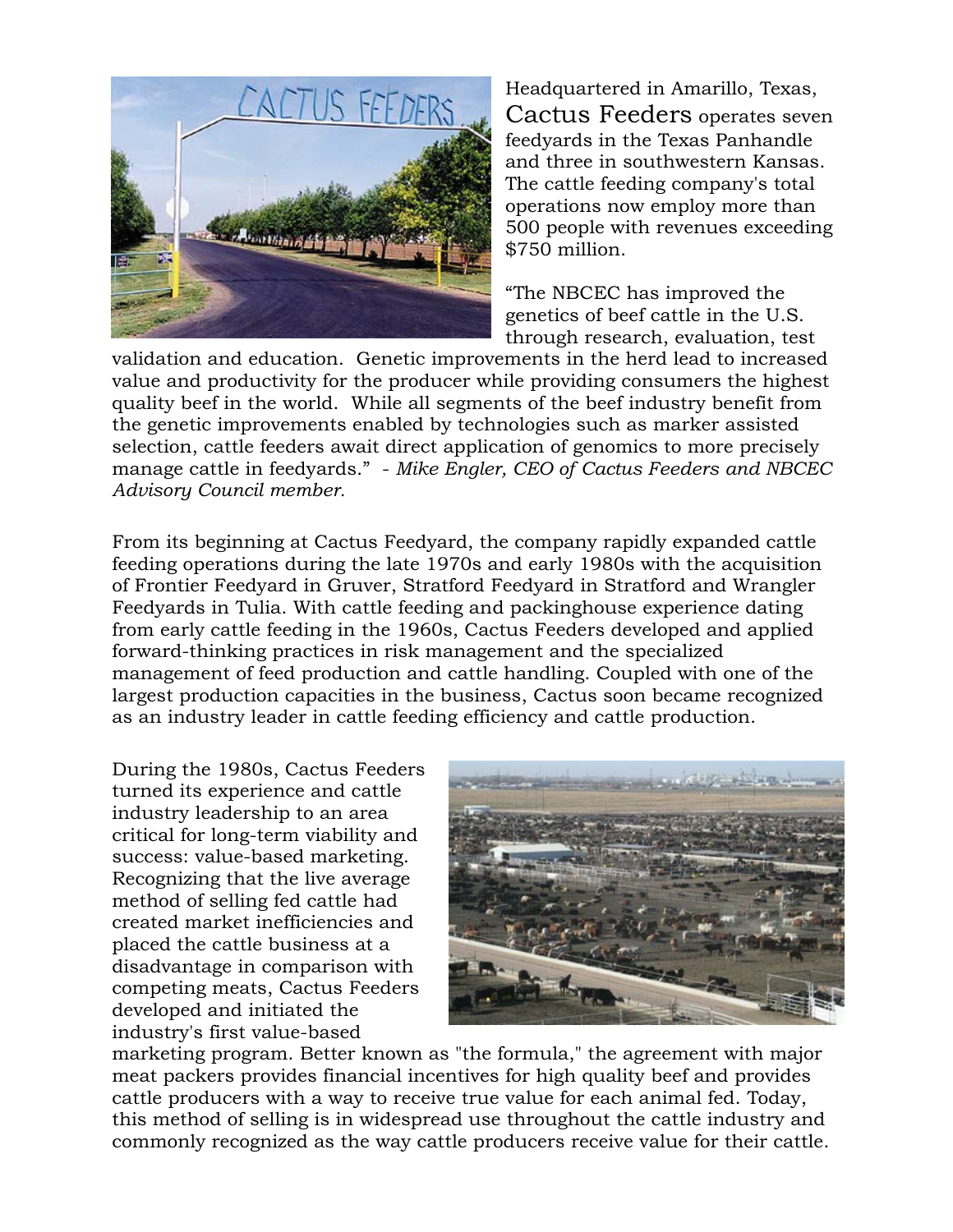Headed into the 1990s, Cactus Feeders came under the ownership of the Engler Family and its employees with the buyout of Thomas Dittmer and establishment of the industry's first Employee Stock Ownership Plan (ESOP). Through ESOP, Cactus Feeders employees own 40 percent of the company and share directly in the financial rewards of ownership. For Cactus Feeders customers, employee ownership brings the security of knowing that their cattle are being cared for and fed by people who have a vested interest in the day-today well being of their animals.

Throughout the mid and late 1990s, Cactus Feeders continued to expand operations in Texas with the purchase of Southwest Feedyard in Hereford, the Hale Center Feedyard in Hale Center and the reopening of Wolf Creek Feedyard in Perryton. In Kansas, the Ulysses Feedyard in Ulysses and the Syracuse Feedyard were purchased in 1999, bringing the company to its current capacity of 520,000 head.

Today, Cactus Feeders has been widely recognized by the cattle feeding industry for its innovation, foresight and entrepreneurial spirit, receiving both the *Cattle Business of the Century Award* from the National Cattlemen's Association Foundation and the *Environmental Stewardship Award* from the Texas Cattle Feeders Association.

**Industry Leadership** — Since its founding in 1975, Cactus Feeders has demonstrated a willingness to try new ideas and take the lead in the beef industry in many areas. Our in-house research efforts have involved new cattle feeding techniques, innovative animal health regimens, creative marketing scenarios and a multitude of other considerations involved in cattle feeding. We have received the Cattle Business of the Century



Award, and our people serve in leadership positions in industry associations including the National Cattlemen's Beef Association and Texas Cattle Feeders Association. Mike Engler serves as Chairman of TCFA board and Paul F. Engler is a past chairman.



**Custom Cattle Feeding** — We will procure cattle for customers, partner with customers on cattle or feed cattle in retained ownership programs with ranchers and stocker operators. Our customers include those who feed only one or two pens a year as well as those who feed thousands of cattle on a continual basis. Many of our larger cattle feeding customers started with a pen or two just to check us out. And over time, they've come to sense the

mutual trust that leads to long-term cattle feeding relationships.